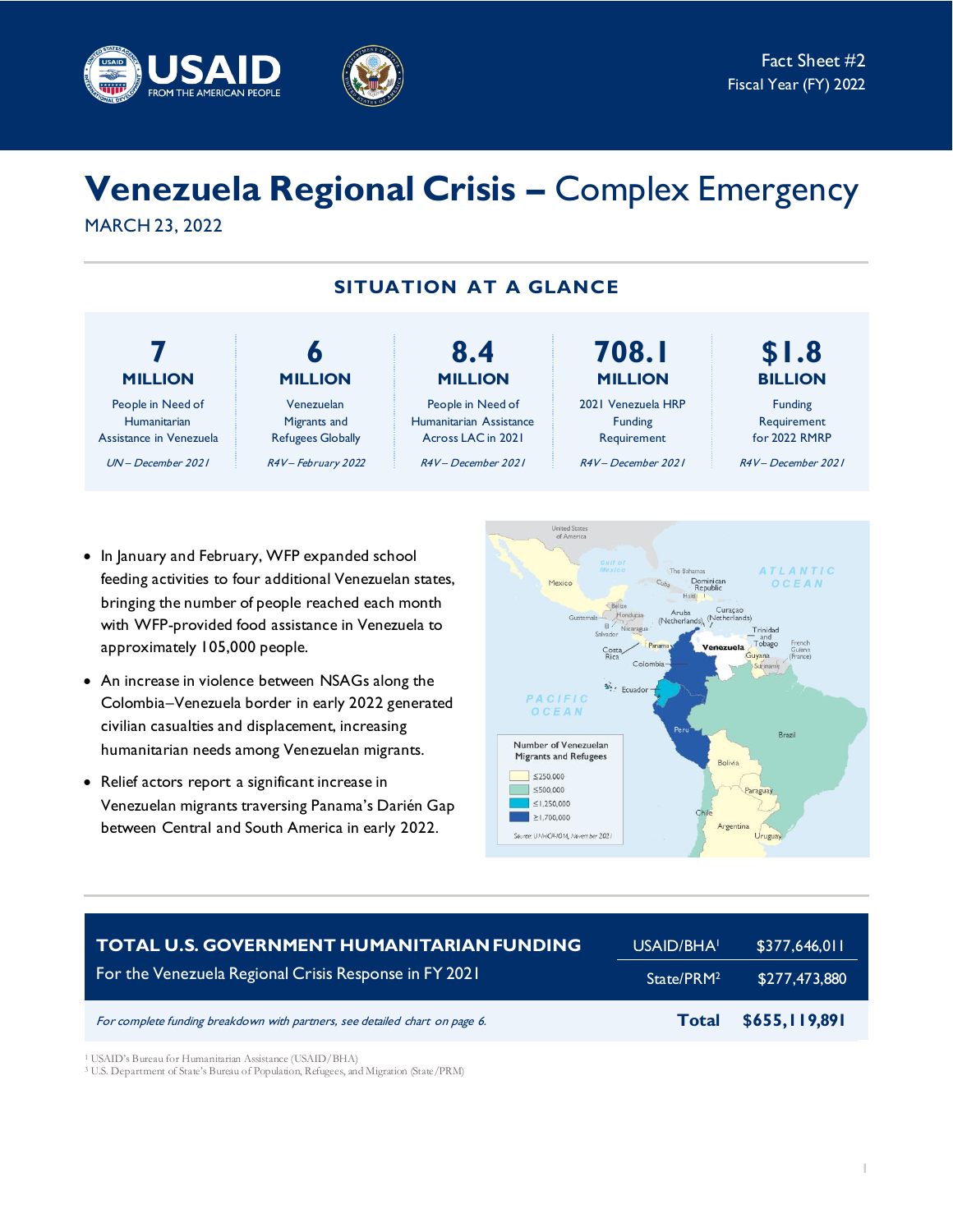# **KEY DEVELOPMENTS**

#### **WFP Expands School Feeding Program in Venezuela**

In January and February, the UN World Food Program (WFP) expanded its school feeding program in Venezuela beyond Falcón State to include the states of Barinas, Trujillo, and Yaracuy. Following the expansion of WFP activities in February, WFP reached 105,000 people in 800 pre-primary and 90 special education schools across the four states with in-kind food assistance, including take-home food rations. The rations, which consist of lentils, rice, salt, and vegetable oil, aim to meet the caloric requirements of young children for one month. Throughout February, WFP also continued preparations to expand its school-feeding program to additional states in eastern Venezuela. WFP aims to reach approximately 1.5 million school children by the end of the 2022-2023 school year with food assistance.

#### **Clashes Affect Thousands Near Colombia–Venezuela Border**

Since January 2022, rising clashes between non-state armed groups (NSAGs) along the Colombia-Venezuela border have resulted in the deaths of dozens of civilians, displaced thousands of people, and generated new humanitarian needs among vulnerable groups on both sides of the border, relief actors and international media report. As of late February, NSAG clashes concentrated in Venezuela's Apure State and Colombia's Vichada Department had displaced approximately 1,900 people, including the secondary displacement of more than 1,200 Venezuelan migrants, many of whom are seeking temporary shelter in urban areas of Vichada or along riverbanks, according to the Inter-Agency Coordination Platform for Refugees and Migrants from Venezuela (R4V). In Colombia's Arauca Department, NSAG clashes resulted in at least 80 deaths, displaced more than 4,000 people, and restricted the movement of more than 128,000 individuals between January and mid-March, the UN reports. Conflict-affected populations remain in urgent need of emergency food assistance, as well as health, protection, shelter, and water, sanitation, and hygiene (WASH) support, relief actors report. While humanitarian organizations—including U.S. Government (USG) partners—are delivering assistance, such as food, health, protection, cash and vouchers, and WASH support to Venezuelan migrants and other conflictaffected populations along the Colombia–Venezuela border, security concerns and difficulties accessing populations residing in remote, rural locations are hindering assistance efforts.

#### **Rising Food Prices Across the Region Challenges Food Security of Migrants**

Between January 2021 and January 2022, the price of basic food commodities continued to increase across Latin America and the Caribbean. According to a recent WFP analysis, since January 2021, the cost of most basic food items in Colombia has increased by approximately 12 percentage points, adversely affecting households' ability to meet basic food requirements, particularly among Venezuelan migrants and refugees and low-income host communities, according to WFP. Driven by the rising cost of agricultural inputs and production, supply chain inefficiencies, and the increasing price of food imports, rising domestic food costs could further limit the quality and diversity of foods consumed by vulnerable groups across Colombia, particularly among populations residing in rural areas, according to a recent WFP assessment. The assessment also found that the cost of meat, cereal grains, dairy products, and legumes increased by approximately 28 percent, 20 percent, 16 percent, and 14 percent, respectively, between January 2021 and January 2022. Rising prices for basic food commodities are expected to have a particularly adverse effect on Venezuelan migrants intending to remain in Colombia. According to a 2021 survey of Venezuelan migrants who intend to settle in Colombia, nearly one-third of all household debts are incurred to purchase enough nutritious food, WFP reports.

Price increases for food and other basic items, such as cooking gas, is increasingly evident throughout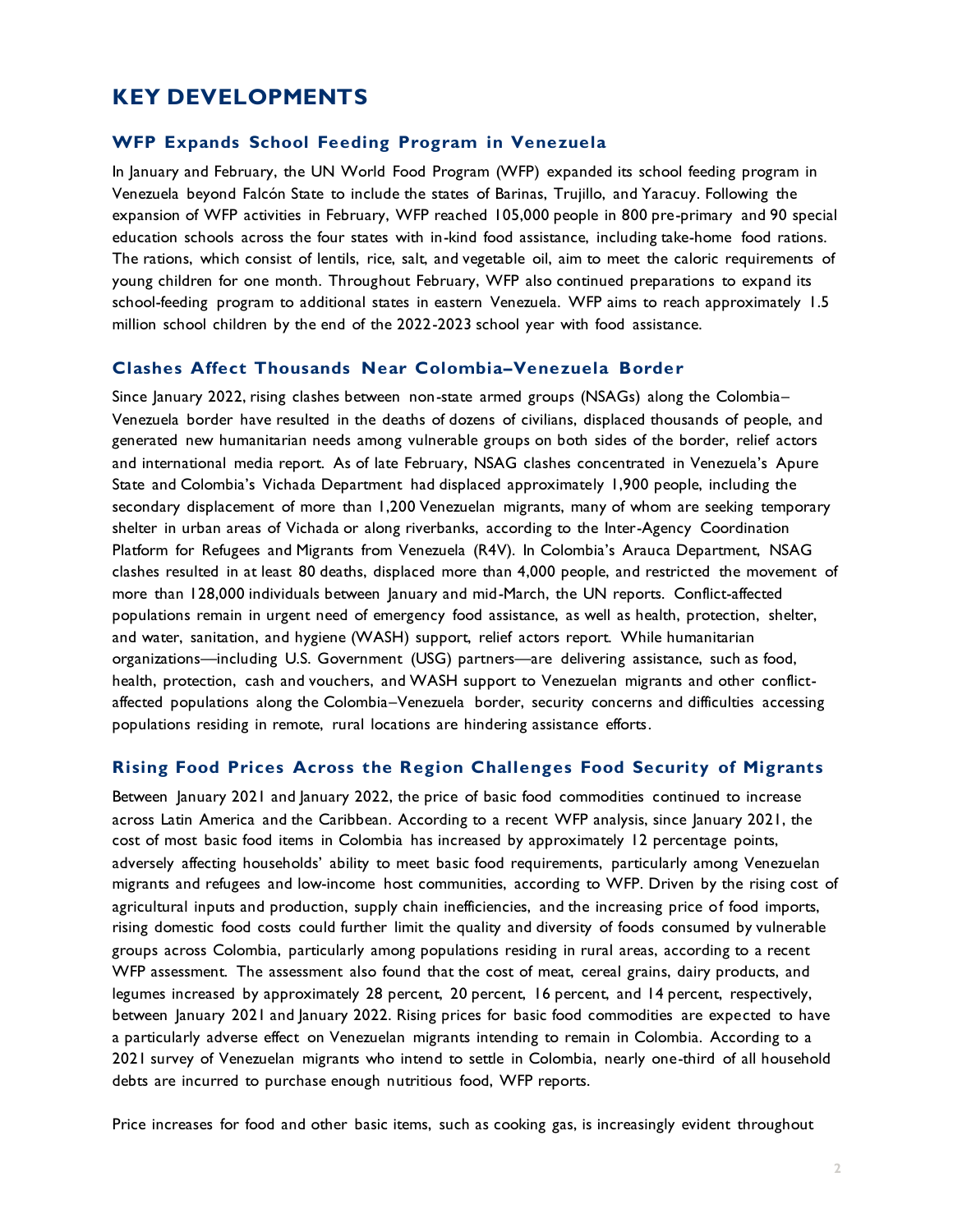the region, including in Ecuador and Peru. During a recent USAID/BHA Disaster Assistance Response Team (DART) visit to Peru, migrant households consistently reported a notable increase in food prices throughout recent months, prompting households to alter their purchasing habits. Households specifically noted that the cost of cooking oil and meat had increased significantly, prompting Venezuelans to reduce the amount of animal protein consumed and to purchase less food overall, due to financial constraints. Similarly in Ecuador, USAID/BHA partner WFP reports reduced purchasing power among households receiving food assistance, many of whom are Venezuelans, as rising prices hinder beneficiaries' ability to purchase enough food each month.

To address the food security needs of Venezuelan migrants and refugees, as well as host community members in Colombia, Ecuador, and Peru, USAID/BHA continues to support WFP to provide in-kind, cash-, and voucher-based emergency food assistance, which aims to reach nearly 1.5 million Venezuelans and vulnerable host community members in the three countries.

#### **GoB Clears Backlog of Migrant Entries as Brazil –Venezuela Border Reopens**

On February 24, the regime of Venezuela's Nicolás Maduro reopened land borders between Brazil and Venezuela, nearly two years after the Maduro regime closed the Brazil–Venezuela border in response to the coronavirus disease (COVID-19) pandemic. Since June 2021, the Government of Brazil (GoB) has permitted Venezuelans to enter and obtain temporary residency or seek asylum, but border closures maintained by the Maduro regime had prohibited official transit by Venezuelans since March 2020, prompting many individuals to enter Brazil through informal channels that generated significant protection risks. While the border reopening allows official Venezuelan crossings to resume, the policy has not significantly affected total migration flows of Venezuelan migrants into Brazil to date, as most Venezuelans continue to arrive via informal entry points.

Amid the daily influx of several hundred Venezuelans, the GoB continues efforts to integrate Venezuelan migrants through its Operation Welcome program, a government-led and UN-supported relief and resettlement initiative for migrants in Brazil. Between late 2021 and early 2022, with the support of State/PRM partner the Office of the UN High Commissioner for Refugees (UNHCR), the GoB reduced the time needed to process documents for Venezuelan migrants and refugees from approximately three months to an average of two to three weeks. Due to COVID-19-related processing delays—including the accumulation of thousands of temporary stay application requests for Venezuelans who entered the country irregularly—throughout 2021, thousands of Venezuelans were residing on municipal streets in the border town of Pacaraima, Roraima State. To address the backlog of cases, the GoB's Operation Welcome hired additional staff to adjudicate cases, and State/PRM partners the International Organization for Migration (IOM) and UNHCR temporarily provided 20 personnel to assist with migrant intake. The accelerated processing time reduced the number of Venezuelans living outside of formal shelters to approximately 60 individuals by early 2022. In addition, as part of Operation Welcome, with support from State/PRM and other donors, throughout 2021 IOM provided voluntary relocation support to nearly 20,000 Venezuelans, supported the cost of airline tickets for more than 8,800 Venezuelans, and assisted more than 64,000 Venezuelans procure civil identity documents.

### **Venezuelan Migration Through Darién Gap Increases Significantly in 2022**

More than 1,100 Venezuelans traversed the Darién Gap—a densely forested, mountainous region located in Panama's Darién Province along the border with Colombia—in January 2022, an increase from just three Venezuelans in January 2021 and nearly 600 individuals in August 2021, according to a March R4V report. The increase in crossings coincides with new restrictions to official Venezuelan travel throughout Central America and Mexico—in particular, the imposition of visa requirements for Venezuelans by the governments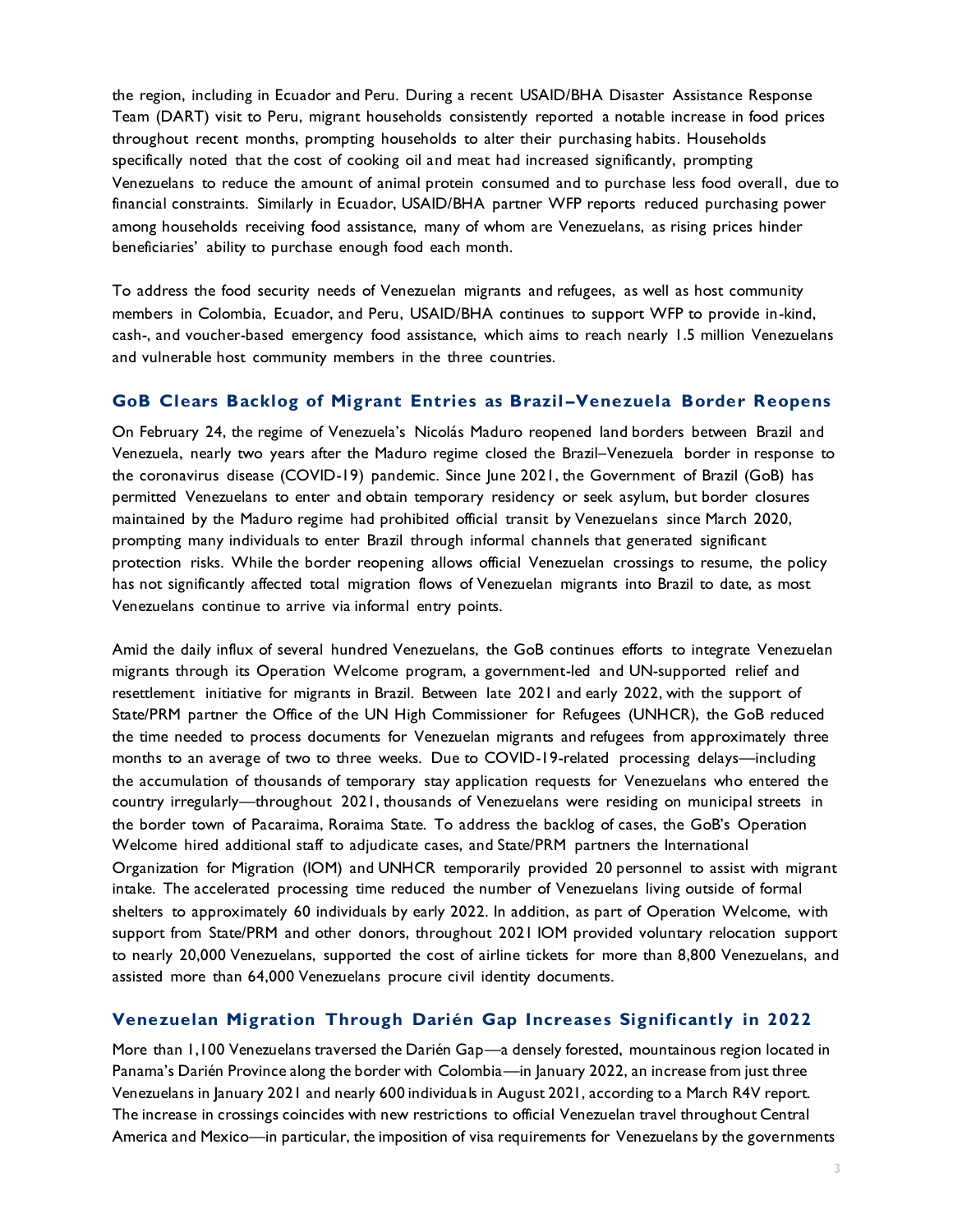of Costa Rica, Honduras, and Mexico—in response to large flows of Venezuelans transiting through Central America en route to the United States (U.S.) in late 2021, R4V reports. According to official USG border statistics, Venezuelans constituted only 0.4 percent of those attempting to cross irregularly into the U.S. in January 2021; notably, this figure increased to 15 percent in January 2022, with Venezuelans surpassing Haitians, Salvadorans, and Hondurans as the most-represented nationality attempting to cross the border irregularly. While the new visa restrictions are expected to reduce the flows of Venezuelans northward via official border-entry checkpoints, R4V reports the restrictions may also lead to an increase in irregular migration flows. Key vulnerabilities for Venezuelan migrants undertaking irregular movements include exposure to natural hazards—such as extreme variations in climate due to heavy rains and landslides in the Darién Gap, as well as deserts along the northern border of Mexico and the U.S.—lack of safe transportation resulting in vulnerability to smuggling and trafficking networks, as well as increased risk of sexual violence and exploitation, according to R4V.

Economic insecurity in Venezuela and in migrant-hosting countries, as well as discrimination and xenophobia towards Venezuelan migrants, continue to influence Venezuelans' decision to migrate. According to a January R4V survey of transiting migrants in Costa Rica, approximately 50 percent of Venezuelan respondents had recently departed from Venezuela, while the other 50 percent had departed from regional countries where they previously resided, including Colombia, Ecuador, Peru, and others.

#### **KEY FIGURES**



People targeted by USAID/BHA-funded food assistance in FY 2021



**\$28.1 Million** In dedicated FY 21 USAID/BHA funding for life-saving health care

programming

## **U.S. GOVERNMENT RESPONSE**

#### **FOOD SECURITY**

USAID/BHA assistance aims to address acute food insecurity among migrants, refugees, and host community members residing in Brazil, Colombia, Ecuador, and Peru, as well as vulnerable Venezuelans inside Venezuela. USAID/BHA-funded emergency food assistance—implemented through NGOs such as the Adventist Development and Relief Agency (ADRA) in Brazil and Solidarités International in Colombia, as well as WFP in Colombia, Ecuador, and Peru—includes locally procured in-kind food assistance, hot meals, cash transfers for food, food vouchers, and complementary nutrition and WASH support. In Venezuela, USAID/BHA is funding NGO and UN partners to provide hot meals and in-kind food assistance. In total, these programs target approximately 1.5 million people in Brazil, Colombia, Ecuador, and Peru and more than 100,000 people in Venezuela. USAID/BHA also contributes to coordination and capacitybuilding activities for food security actors that aim to improve the quality of humanitarian programming for the Venezuela regional crisis.

#### **HEALTH**

USAID/BHA provided more than \$28 million to NGO and UN partners in Colombia and Venezuela to provide life-saving health care services to vulnerable Venezuelans and host community members in FY 2021. USAID/BHA-supported projects continue to help partners distribute medical supplies, support service provision at health facilities, and train community health workers to address urgent health needs. With FY 2021 funding, USAID/BHA partners provided 674,000 people across the two countries with improved access to health care services, with interventions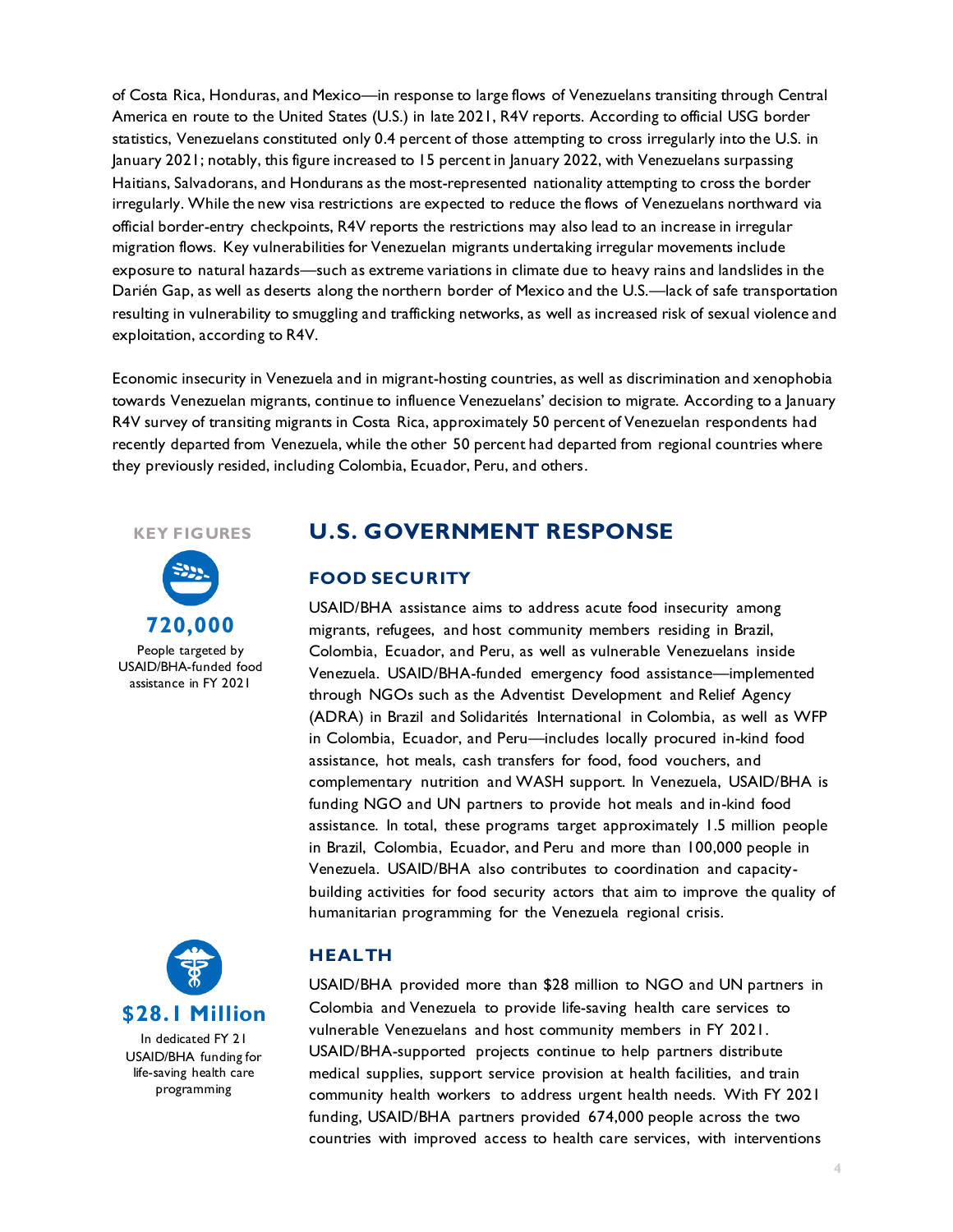ongoing. Additionally, State/PRM partners—including International Federation of Red Cross and Red Crescent Societies (IFRC), UNHCR, and Jesuit Refugee Service (JRS)—continue to support essential health interventions for Venezuelans residing in 17 LAC countries, including Brazil, Colombia, Ecuador, and Peru.



People supported with USAID/BHA-funded WASH activities in Venezuela in FY 2021



FY 2021 MPCA funding in Colombia



Number of USG partners implementing protection interventions with FY 2021 funding

#### **WASH**

USAID/BHA and State/PRM continue to support WASH programming to address the needs of vulnerable Venezuelans and to prevent the spread of COVID-19 and other communicable diseases. State/PRM partners implement WASH activities that assist Venezuelans residing outside Venezuela, including WASH measures to mitigate the risk of COVID-19 infection. With FY 2021 funding, State/PRM supported the UN Children's Fund (UNICEF) to reach nearly 960,000 beneficiaries across Brazil, Colombia, and Ecuador. In addition, USAID/BHA provided nearly \$32 million in FY 2021 funding to several relief agencies to implement critical WASH activities inside Venezuela, which include providing personal protective equipment and training local health care workers to respond to cases of COVID-19, conducting hygiene awareness sessions, rehabilitating WASH infrastructure in schools, and installing handwashing stations at community kitchens.

#### **ECONOMIC RECOVERY AND CASH ASSISTANCE**

With more than \$58 million in FY 2021 funding for multipurpose cash assistance (MPCA), USAID/BHA partners are distributing cash assistance to vulnerable households in Colombia through prepaid debit cards and cash transfers. MPCA transfers enable recipients to prioritize needs such as food, health care, essential household items, school supplies, and shelter, as well as provide a means to pursue income-generating opportunities.

State/PRM partners in Brazil, Colombia, Ecuador, and Peru support economic recovery by strengthening livelihood opportunities and socioeconomic integration among vulnerable Venezuelans, providing training and resources to enable the adoption of sustainable entrepreneurship and employment strategies. State/PRM partners provide Venezuelans with registration and technical assistance for work permits; employment and vocational training; language training; technical skills certifications; business development training; and the provision of seed capital and cash assistance via bank transfers, prepaid cards, and mobile money platforms.

### **PROTECTION**

State/PRM and USAID/BHA support 31 partners to address protection concerns among nearly 1.3 million vulnerable Venezuelans in Venezuela and across the region, particularly along the Venezuela–Colombia border and in the Caribbean where the protection space is especially limited. State/PRMsupported protection activities aim to increase access to and support the provision of protection services, including GBV prevention and case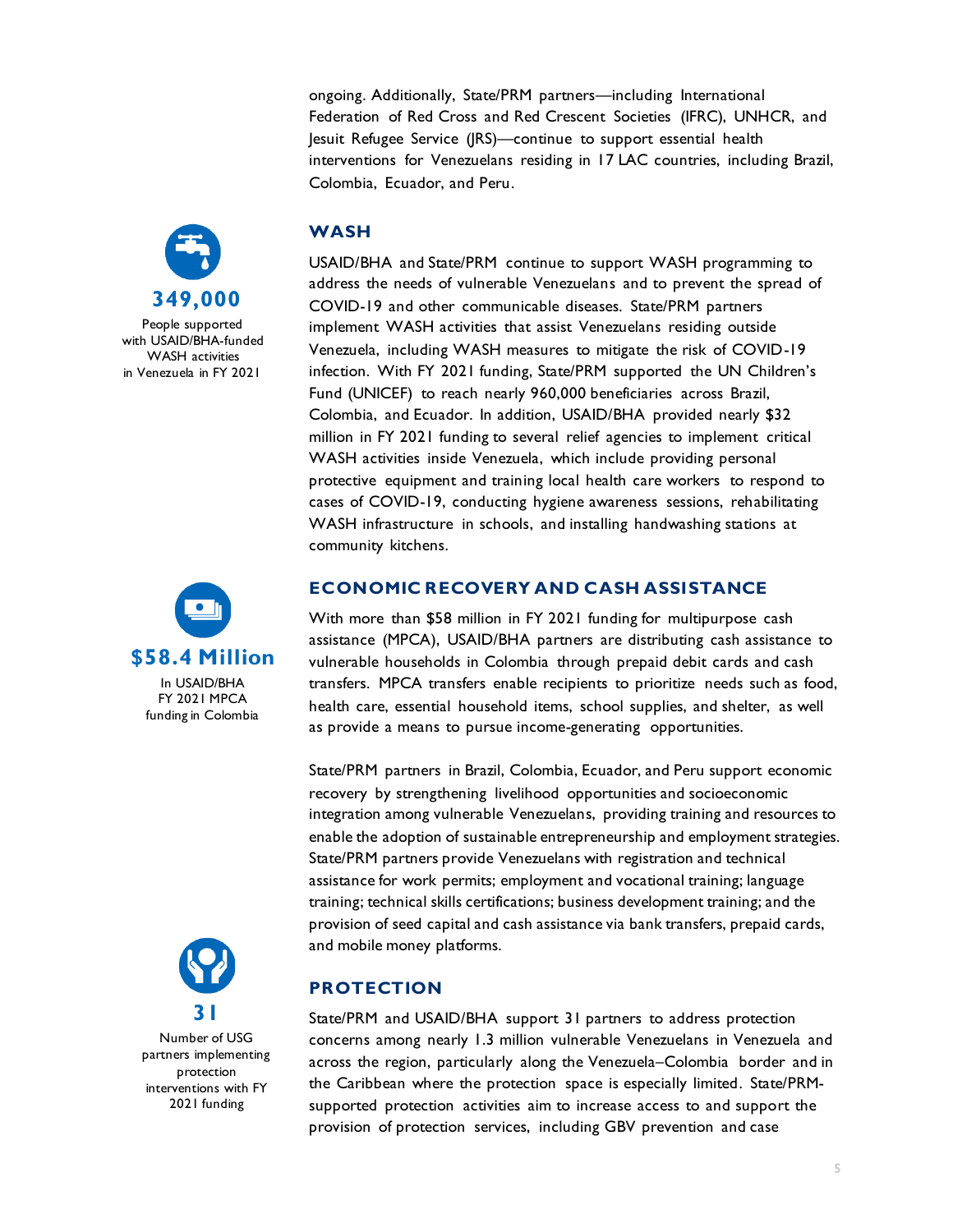management, child-friendly spaces, community-based mental health and psychosocial support, and legal assistance. State/PRM partners also work with the broader humanitarian community across the region to support advocacy efforts with local and national authorities and promote the delivery of protection services in areas with significant humanitarian access constraints.

#### **CONTEXT IN BRIEF**

- Deteriorating economic and political conditions—characterized by hyperinflation—in the Bolivarian Republic of Venezuela have decreased households' access to food, health care, and livelihoods; contributed to increasing humanitarian needs; and triggered an influx of Venezuelans into countries across LAC, primarily to Brazil, Chile, Colombia, Ecuador, and Peru. By November 2021, more than 6 million Venezuelans were living outside of Venezuela, according to R4V, led by IOM and UNHCR.
- The population influx continues to strain available services, especially in border areas of Brazil, Colombia, Ecuador, and Peru. Recent assessments indicate that food, health care, and WASH support are among the most urgent humanitarian needs among vulnerable populations, including Venezuelans, Colombian returnees from Venezuela, and host communities in border regions. The outflow of people from Venezuela also contributes to increased public health concerns throughout the region, particularly with regard to overburdened health care systems and the spread of COVID-19, as well as other infectious diseases.
- On April 16, 2018, USAID activated the Venezuela Regional Crisis Response Management Team (RMT) in Washington, D.C., to coordinate USG regional humanitarian efforts. On June 7, 2018, USAID activated the Venezuela Regional Crisis DART to support delivery of life-saving assistance across the region.
- In addition to supporting ongoing regional response activities, USAID/BHA and State/PRM staff members based throughout the region and in Washington, D.C., are monitoring the humanitarian situation in close coordination with relevant host governments, donor governments, NGOs, and UN counterparts.

| <u>USG HUMANITARIAN FUNDING FOR THE VENEZUELA REGIONAL CRISIS RESPONSE IN FY 2021</u> |                                                                                                                                                                                                            |                 |               |
|---------------------------------------------------------------------------------------|------------------------------------------------------------------------------------------------------------------------------------------------------------------------------------------------------------|-----------------|---------------|
| <b>IMPLEMENTING PARTNER</b>                                                           | <b>ACTIVITY</b>                                                                                                                                                                                            | <b>LOCATION</b> | <b>AMOUNT</b> |
|                                                                                       | <b>FUNDING IN VENEZUELA FOR THE VENEZUELA REGIONAL CRISIS RESPONSE</b>                                                                                                                                     |                 |               |
|                                                                                       | USAID/BHA                                                                                                                                                                                                  |                 |               |
| Implementing Partners (IPs)                                                           | Food Assistance—Local, Regional, and International Procurement<br>(LRIP); Health; Humanitarian Coordination and Information<br>Management (HCIM); Logistics Support; Nutrition; Protection;<br><b>WASH</b> | Venezuela       | \$138,013,199 |
|                                                                                       | Program Support                                                                                                                                                                                            | Venezuela       | \$122,801     |
| <b>TOTAL USAID/BHA FUNDING IN VENEZUELA IN FY 2021</b>                                |                                                                                                                                                                                                            |                 | \$138,136,000 |
| STATE/PRM                                                                             |                                                                                                                                                                                                            |                 |               |
| <b>IPs</b>                                                                            | Multi-Sector Assistance                                                                                                                                                                                    | Venezuela       | \$20,100,000  |
| <b>TOTAL STATE/PRM FUNDING IN VENEZUELA IN FY 2021</b>                                |                                                                                                                                                                                                            |                 | \$20,100,000  |
|                                                                                       | TOTAL USG FUNDING FOR THE VENEZUELA REGIONAL RESPONSE IN VENEZUELA IN FY 2021<br>\$158,236,000                                                                                                             |                 |               |

#### **USG HUMANITARIAN FUNDING FOR THE VENEZUELA REGIONAL CRISIS RESPONSE IN FY 2021<sup>1</sup>**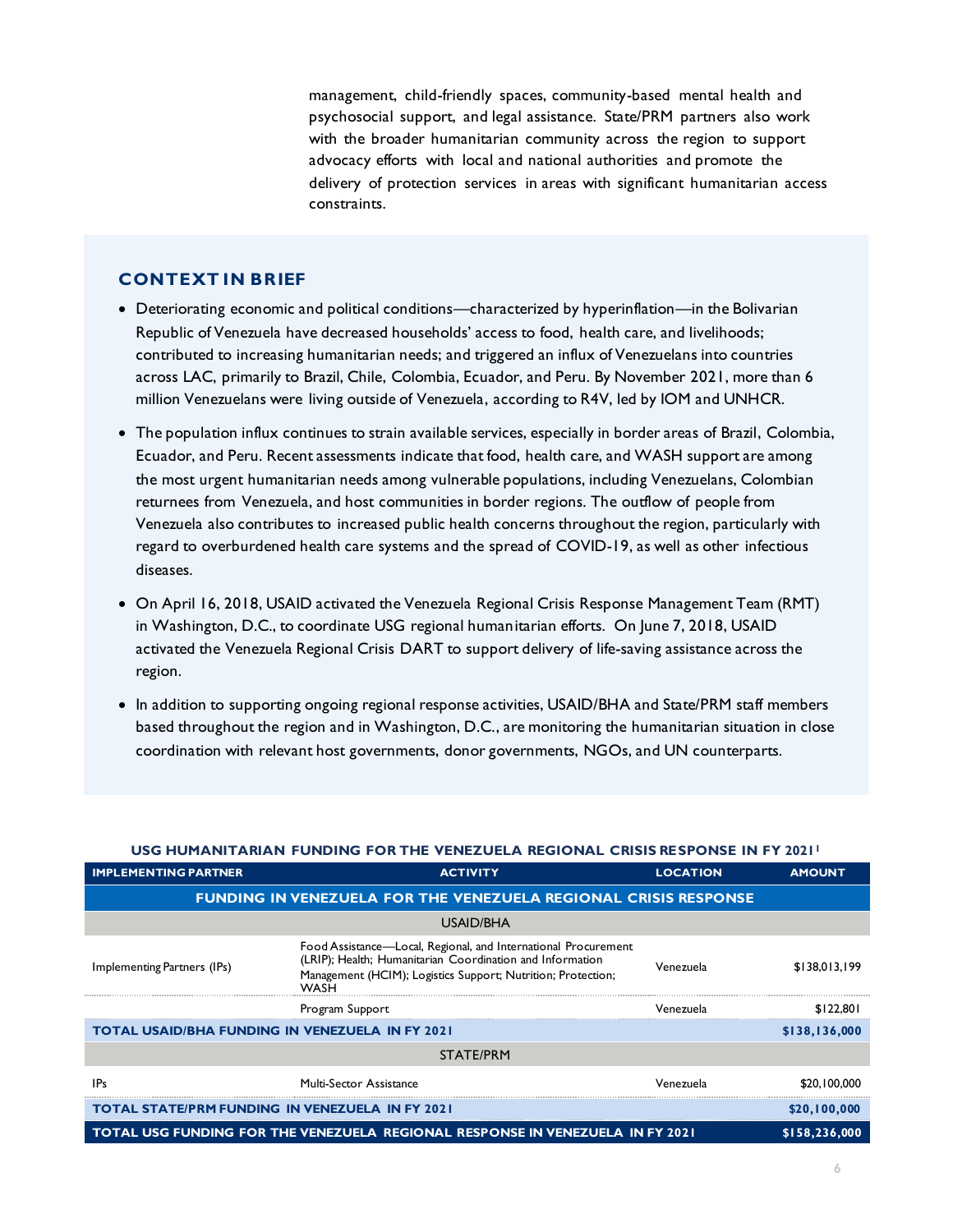#### **USG HUMANITARIAN FUNDING IN LAC FOR THE VENEZUELA REGIONAL CRISIS RESPONSE IN FY 2021**

| <b>IMPLEMENTING PARTNER</b>                            |                                | <b>ACTIVITY</b><br><b>LOCATION</b>                                            | <b>AMOUNT</b> |
|--------------------------------------------------------|--------------------------------|-------------------------------------------------------------------------------|---------------|
|                                                        |                                | FUNDING IN ARGENTINA FOR THE VENEZUELA REGIONAL CRISIS RESPONSE               |               |
| <b>STATE/PRM</b>                                       |                                |                                                                               |               |
| <b>IFRC</b>                                            | Multi-Sector Assistance        | Argentina                                                                     | \$130,000     |
| <b>IOM</b>                                             | Multi-Sector Assistance        | Argentina                                                                     | \$1,540,000   |
| <b>TOTAL STATE/PRM FUNDING IN ARGENTINA IN FY 2021</b> |                                |                                                                               | \$1,670,000   |
|                                                        |                                | TOTAL USG FUNDING FOR THE VENEZUELA REGIONAL RESPONSE IN ARGENTINA IN FY 2021 | \$1,670,000   |
|                                                        |                                | <b>FUNDING IN ARUBA FOR THE VENEZUELA REGIONAL CRISIS RESPONSE</b>            |               |
|                                                        |                                | <b>STATE/PRM</b>                                                              |               |
| <b>HIAS</b>                                            | Multi-Sector Assistance        | Aruba                                                                         | \$1,525,224   |
| <b>IOM</b>                                             | Multi-Sector Assistance        | Aruba                                                                         | \$120,000     |
| Pan American Development                               |                                |                                                                               |               |
| Foundation (PADF)                                      | Multi-Sector Assistance        | Aruba                                                                         | \$692,995     |
| <b>TOTAL STATE/PRM FUNDING IN ARUBA IN FY 2021</b>     |                                |                                                                               | \$2,338,219   |
|                                                        |                                | TOTAL USG FUNDING FOR THE VENEZUELA REGIONAL RESPONSE IN ARUBA IN FY 2021     | \$2,338,219   |
|                                                        |                                | <b>FUNDING IN BOLIVIA FOR THE VENEZUELA REGIONAL CRISIS RESPONSE</b>          |               |
|                                                        |                                | STATE/PRM                                                                     |               |
| <b>IFRC</b>                                            | <b>Multi-Sector Assistance</b> | <b>Bolivia</b>                                                                | \$50,000      |
| <b>IOM</b>                                             | Multi-Sector Assistance        | Bolivia                                                                       | \$260,000     |
| <b>UNICEF</b>                                          | Multi-Sector Assistance        | <b>Bolivia</b>                                                                | \$325,000     |
| TOTAL STATE/PRM FUNDING IN BOLIVIA IN FY 2021          |                                |                                                                               | \$635,000     |
|                                                        |                                | TOTAL USG FUNDING FOR THE VENEZUELA REGIONAL RESPONSE IN BOLIVIA IN FY 2021   | \$635,000     |
|                                                        |                                | FUNDING IN BRAZIL FOR THE VENEZUELA REGIONAL CRISIS RESPONSE                  |               |
|                                                        |                                | <b>USAID/BHA</b>                                                              |               |
| <b>ADRA</b>                                            | Food Assistance-Food Vouchers  | Brazil                                                                        | \$12,000,000  |
| TOTAL USAID/BHA FUNDING IN BRAZIL IN FY 2021           |                                |                                                                               | \$12,000,000  |
| STATE/PRM                                              |                                |                                                                               |               |
| <b>AVSI Foundation</b>                                 | Multi-Sector Assistance        | <b>Brazil</b>                                                                 | \$2,499,003   |
| Caritas Brasileira                                     | Multi-Sector Assistance        | Brazil                                                                        | \$3,020,303   |
| <b>IOM</b>                                             | Multi-Sector Assistance        | Brazil                                                                        | \$4,700,000   |
| <b>PADF</b>                                            | Multi-Sector Assistance        | Brazil                                                                        | \$3,000,000   |
| United Nations Population Fund<br>(UNFPA)              | Multi-Sector Assistance        | Brazil                                                                        | \$60,000      |
| <b>UNHCR</b>                                           | Multi-Sector Assistance        | Brazil                                                                        | \$8,600,000   |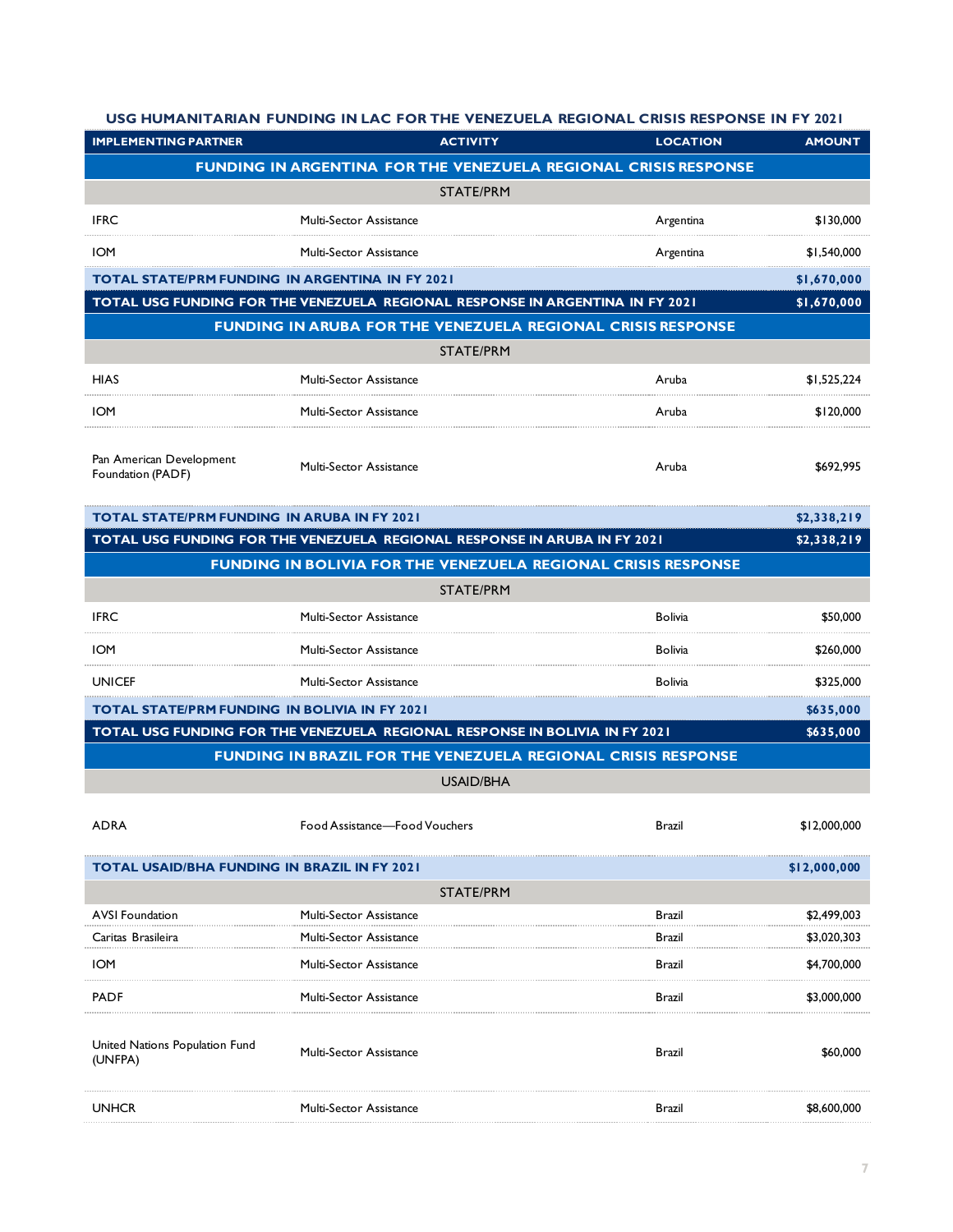| <b>UNICEF</b>                                                              | Multi-Sector Assistance                                                   | Brazil   | \$2,700,000   |
|----------------------------------------------------------------------------|---------------------------------------------------------------------------|----------|---------------|
| <b>World Vision</b>                                                        | Multi-Sector Assistance                                                   | Brazil   | \$2,053,240   |
| TOTAL STATE/PRM FUNDING  IN BRAZIL IN FY 2021                              |                                                                           |          | \$26,632,546  |
| TOTAL USG FUNDING FOR THE VENEZUELA REGIONAL RESPONSE IN BRAZIL IN FY 2021 |                                                                           |          | \$38,632,546  |
|                                                                            | FUNDING IN CHILE FOR THE VENEZUELA REGIONAL CRISIS RESPONSE               |          |               |
|                                                                            | STATE/PRM                                                                 |          |               |
| <b>IFRC</b>                                                                | Multi-Sector Assistance                                                   | Chile    | \$270,000     |
| <b>IOM</b>                                                                 | Multi-Sector Assistance                                                   | Chile    | \$6,000,000   |
| <b>UNHCR</b>                                                               | Multi-Sector Assistance                                                   | Chile    | \$3,000,000   |
| <b>TOTAL STATE/PRM FUNDING IN CHILE IN FY 2021</b>                         |                                                                           |          | \$9,270,000   |
|                                                                            | TOTAL USG FUNDING FOR THE VENEZUELA REGIONAL RESPONSE IN CHILE IN FY 2021 |          | \$9,270,000   |
|                                                                            | FUNDING IN COLOMBIA FOR THE VENEZUELA REGIONAL CRISIS RESPONSE            |          |               |
|                                                                            | <b>USAID/BHA</b>                                                          |          |               |
| Acción contra el Hambre (ACH)                                              | MPCA; Nutrition; WASH                                                     | Colombia | \$21,585,000  |
| <b>ADRA</b>                                                                | Health, WASH                                                              | Colombia | \$3,340,000   |
| Americares                                                                 | Health                                                                    | Colombia | \$5,999,792   |
| Mercy Corps                                                                | MPCA; Nutrition; WASH                                                     | Colombia | \$38,130,000  |
| Solidarités International                                                  | Food Assistance-LRIP                                                      | Colombia | \$2,500,000   |
| <b>WFP</b>                                                                 | Food Assistance-Cash Transfers for Food, Food Vouchers, LRIP              | Colombia | \$83,000,000  |
|                                                                            | Program Support                                                           | Colombia | \$397,926     |
| <b>TOTAL USAID/BHA FUNDING IN COLOMBIA IN FY 2021</b>                      |                                                                           |          | \$154,952,718 |
|                                                                            | <b>STATE/PRM</b>                                                          |          |               |
| Americares                                                                 | Multi-Sector Assistance                                                   | Colombia | \$3,978,276   |
| <b>Blumont Global Development</b>                                          | Multi-Sector Assistance                                                   | Colombia | \$3,500,000   |
| Caritas                                                                    | Multi-Sector Assistance                                                   | Colombia | \$1,000,000   |
| Heartland Alliance International                                           | Multi-Sector Assistance                                                   | Colombia | \$2,339,973   |
| HIAS                                                                       | Multi-Sector Assistance                                                   | Colombia | \$1,505,147   |
| iMMAP                                                                      | HCIM                                                                      | Colombia | \$1,146,724   |
| <b>IOM</b>                                                                 | Multi-Sector Assistance                                                   | Colombia | \$21,870,000  |
| International Rescue Committee<br>(IRC)                                    | Multi-Sector Assistance                                                   | Colombia | \$1,955,327   |
| <b>IRS</b>                                                                 | Multi-Sector Assistance                                                   | Colombia | \$2,907,397   |

Julia Taft Fund Awardee **Livelihoods and Economic Recovery** Colombia Colombia 525,000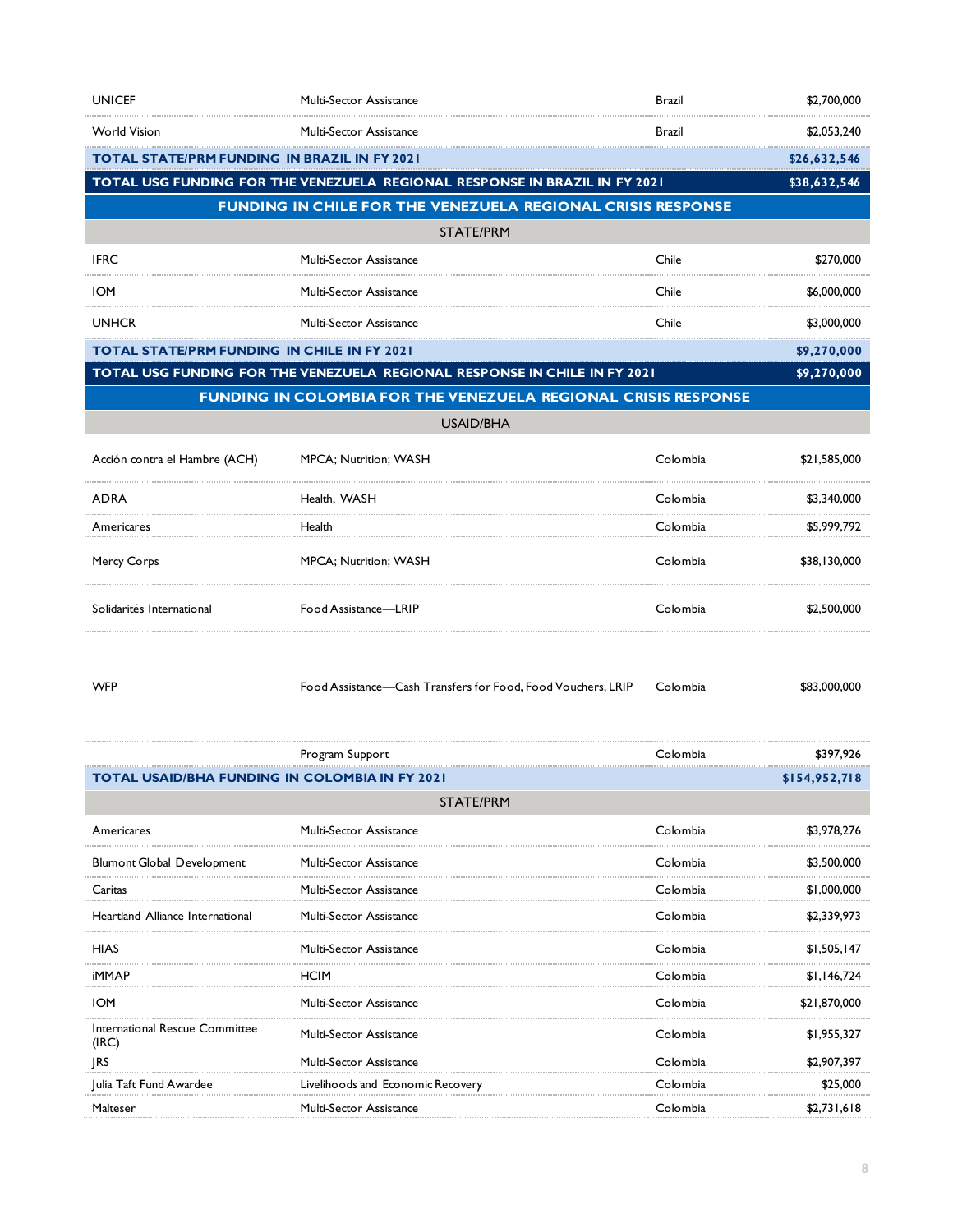| Medical Teams International                                          | Multi-Sector Assistance             |                                                                                   | Colombia                  | \$2,000,000   |
|----------------------------------------------------------------------|-------------------------------------|-----------------------------------------------------------------------------------|---------------------------|---------------|
| Mercy Corps                                                          | Multi-Sector Assistance             |                                                                                   | Colombia                  | \$2,068,722   |
| <b>PADF</b>                                                          | Multi-Sector Assistance             |                                                                                   | Colombia                  | \$2,100,000   |
| <b>SCF</b>                                                           | Multi-Sector Assistance             |                                                                                   | Colombia                  | \$2,880,000   |
| Solidarités International                                            | <b>Multi-Sector Assistance</b>      |                                                                                   | Colombia                  | \$5,800,000   |
| <b>UNFPA</b>                                                         | Multi-Sector Assistance             |                                                                                   | Colombia                  | \$1,300,000   |
| <b>UNHCR</b>                                                         | Multi-Sector Assistance             |                                                                                   | Colombia                  | \$25,450,000  |
| <b>UNICEF</b>                                                        | Multi-Sector Assistance             |                                                                                   | Colombia                  | \$5,700,000   |
| <b>UN Women</b>                                                      | Multi-Sector Assistance             |                                                                                   | Colombia                  | \$1,830,000   |
| <b>World Vision</b>                                                  | <b>Multi-Sector Assistance</b>      |                                                                                   | Colombia                  | \$2,853,591   |
| TOTAL STATE/PRM FUNDING IN COLOMBIA IN 2021                          |                                     |                                                                                   |                           | \$94,941,775  |
|                                                                      |                                     | TOTAL USG FUNDING FOR THE VENEZUELA REGIONAL RESPONSE IN COLOMBIA IN FY 2021      |                           | \$249,894,493 |
|                                                                      |                                     | FUNDING IN COSTA RICA FOR THE VENEZUELA REGIONAL CRISIS RESPONSE                  |                           |               |
|                                                                      |                                     | <b>STATE/PRM</b>                                                                  |                           |               |
| <b>IOM</b>                                                           | Multi-Sector Assistance             |                                                                                   | Costa Rica                | \$360,000     |
| <b>TOTAL STATE/PRM FUNDING IN COSTA RICA IN FY 2021</b>              |                                     |                                                                                   |                           | \$360,000     |
|                                                                      |                                     | TOTAL USG FUNDING FOR THE VENEZUELA REGIONAL RESPONSE IN COSTA RICA IN FY 2021    |                           | \$360,000     |
|                                                                      |                                     | FUNDING IN CURAÇAO FOR THE VENEZUELA REGIONAL CRISIS RESPONSE                     |                           |               |
|                                                                      |                                     | <b>STATE/PRM</b>                                                                  |                           |               |
| <b>HIAS</b>                                                          | Multi-Sector Assistance             |                                                                                   | Curaçao                   | \$45,294      |
| <b>IOM</b>                                                           | Multi-Sector Assistance             |                                                                                   | Curaçao                   | \$130,000     |
| Julia Taft Fund                                                      | Health                              |                                                                                   | Curaçao                   | \$24,013      |
| <b>PADF</b>                                                          | Multi-Sector Assistance             |                                                                                   | Curaçao                   | \$1,307,005   |
| <b>TOTAL STATE/PRM FUNDING IN CURAÇAO IN FY 2021</b>                 |                                     |                                                                                   |                           | \$1,506,312   |
|                                                                      |                                     | TOTAL USG FUNDING FOR THE VENEZUELA REGIONAL RESPONSE IN CURAÇAO IN FY 2021       |                           | \$1,506,312   |
|                                                                      |                                     | FUNDING IN THE DOMINICAN REPUBLIC FOR THE VENEZUELA REGIONAL CRISIS RESPONSE      |                           |               |
|                                                                      |                                     | STATE/PRM                                                                         |                           |               |
| <b>IOM</b>                                                           | Multi-Sector Assistance             |                                                                                   | The Dominican<br>Republic | \$690,000     |
| <b>UNHCR</b>                                                         | Multi-Sector Assistance             |                                                                                   | The Dominican<br>Republic | \$800,000     |
| <b>TOTAL STATE/PRM FUNDING IN DOMINICAN REPUBLIC IN FY 2021</b>      |                                     |                                                                                   |                           | \$1,490,000   |
| 2021                                                                 |                                     | TOTAL USG FUNDING FOR THE VENEZUELA REGIONAL RESPONSE IN DOMINICAN REPUBLIC IN FY |                           | \$1,490,000   |
| <b>FUNDING IN ECUADOR FOR THE VENEZUELA REGIONAL CRISIS RESPONSE</b> |                                     |                                                                                   |                           |               |
| USAID/BHA                                                            |                                     |                                                                                   |                           |               |
|                                                                      |                                     |                                                                                   |                           |               |
| <b>WFP</b>                                                           | Food Assistance-Food Vouchers; HCIM |                                                                                   | Ecuador                   | \$29,500,000  |
| <b>TOTAL USAID/BHA FUNDING IN ECUADOR IN FY 2021</b>                 |                                     |                                                                                   |                           | \$29,500,000  |
|                                                                      |                                     | STATE/PRM                                                                         |                           |               |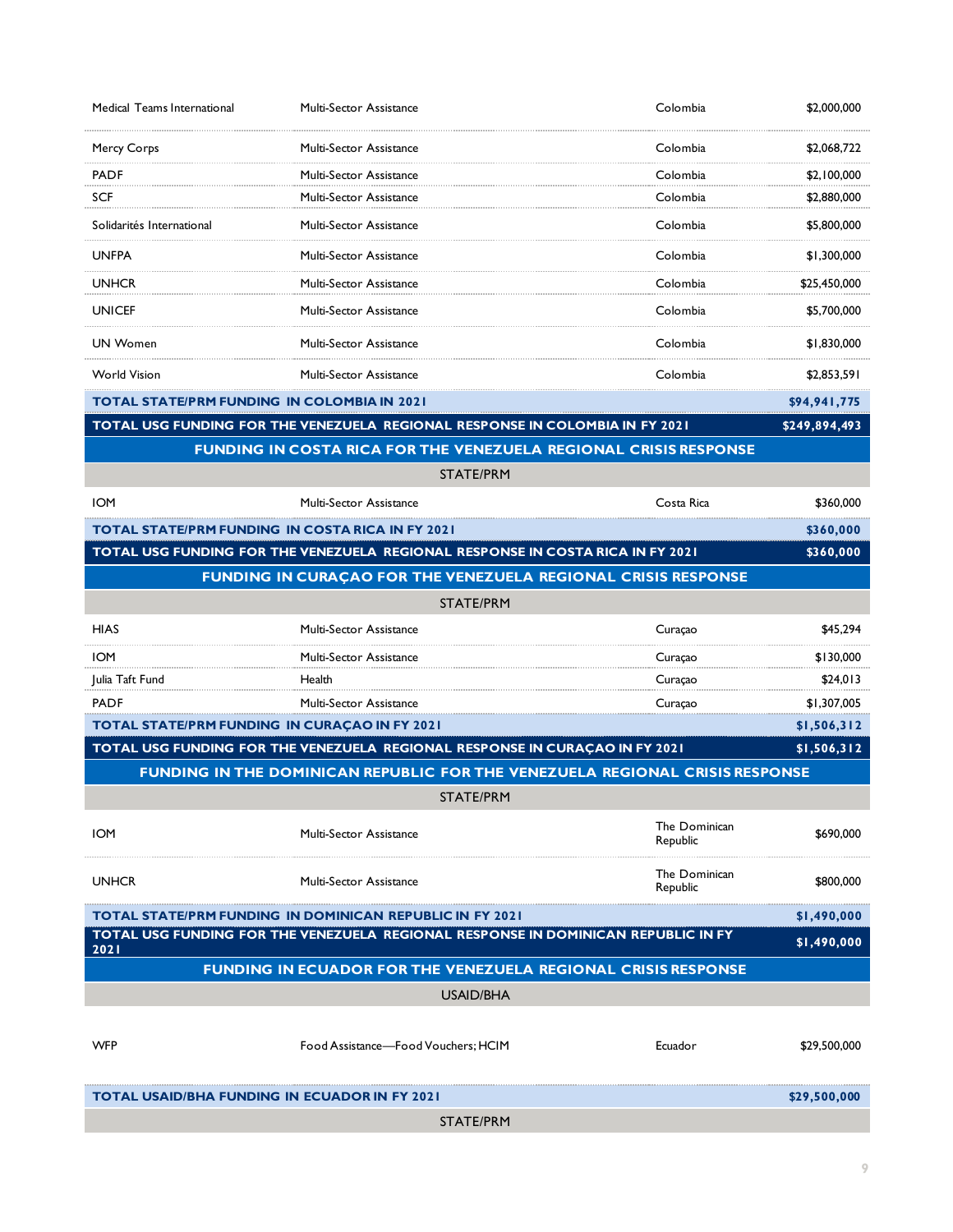| <b>AVSI Foundation</b>                                                                 | Multi-Sector Assistance                                                    | Ecuador | \$1,758,639  |
|----------------------------------------------------------------------------------------|----------------------------------------------------------------------------|---------|--------------|
| Centro de Desarrollo y Autogestión                                                     | Multi-Sector Assistance                                                    | Ecuador | \$1,498,272  |
| <b>CARE</b>                                                                            | Multi-Sector Assistance                                                    | Ecuador | \$2,999,966  |
| <b>HIAS</b>                                                                            | Multi-Sector Assistance                                                    | Ecuador | \$6,207,354  |
| <b>IFRC</b>                                                                            | Multi-Sector Assistance                                                    | Ecuador | \$340,000    |
| <b>IOM</b>                                                                             | <b>Multi-Sector Assistance</b>                                             | Ecuador | \$16,980,000 |
| <b>JRS</b>                                                                             | Multi-Sector Assistance                                                    | Ecuador | \$1,491,669  |
| Norwegian Refugee Council (NRC)                                                        | Multi-Sector Assistance                                                    | Ecuador | \$2,877,263  |
| <b>UNFPA</b>                                                                           | Multi-Sector Assistance                                                    | Ecuador | \$90,000     |
| <b>UNHCR</b>                                                                           | Multi-Sector Assistance                                                    | Ecuador | \$12,300,000 |
| <b>UNICEF</b>                                                                          | Multi-Sector Assistance                                                    | Ecuador | \$2,000,000  |
| <b>UN Women</b>                                                                        | Multi-Sector Assistance                                                    | Ecuador | \$526,174    |
| <b>TOTAL STATE/PRM FUNDING IN ECUADOR IN 2021</b>                                      |                                                                            |         | \$49,069,337 |
| TOTAL USG FUNDING FOR THE VENEZUELA REGIONAL RESPONSE IN ECUADOR IN FY 2021            |                                                                            |         | \$78,569,337 |
|                                                                                        | FUNDING IN GUYANA FOR THE VENEZUELA REGIONAL CRISIS RESPONSE               |         |              |
|                                                                                        | STATE/PRM                                                                  |         |              |
| <b>HIAS</b>                                                                            | Multi-Sector Assistance                                                    | Guyana  | \$1,459,762  |
| <b>IOM</b>                                                                             | Multi-Sector Assistance                                                    | Guyana  | \$210,000    |
| <b>PADF</b>                                                                            | Multi-Sector Assistance                                                    | Guyana  | \$925,073    |
| <b>UNHCR</b>                                                                           | Multi-Sector Assistance                                                    | Guyana  | \$1,000,000  |
| <b>UNICEF</b>                                                                          | Multi-Sector Assistance                                                    | Guyana  | \$150,000    |
| TOTAL STATE/PRM FUNDING IN GUYANA IN FY 2021                                           |                                                                            |         | \$3,744,835  |
|                                                                                        | TOTAL USG FUNDING FOR THE VENEZUELA REGIONAL RESPONSE IN GUYANA IN FY 2021 |         | \$3,744,835  |
|                                                                                        | <b>FUNDING IN MEXICO FOR THE VENEZUELA REGIONAL CRISIS RESPONSE</b>        |         |              |
| STATE/PRM                                                                              |                                                                            |         |              |
| <b>IOM</b>                                                                             | Multi-Sector Assistance                                                    | Mexico  | \$30,000     |
| TOTAL STATE/PRM FUNDING  IN MEXICO IN FY 2021                                          |                                                                            |         | \$30,000     |
| TOTAL USG FUNDING FOR THE VENEZUELA REGIONAL RESPONSE IN MEXICO IN FY 2021<br>\$30,000 |                                                                            |         |              |
| FUNDING IN PANAMA FOR THE VENEZUELA REGIONAL CRISIS RESPONSE                           |                                                                            |         |              |
| STATE/PRM                                                                              |                                                                            |         |              |
| <b>IOM</b>                                                                             | <b>Multi-Sector Assistance</b>                                             | Panama  | \$370,000    |
| <b>UNICEF</b>                                                                          | Education; Health; Multi-Sector Assistance; Protection; WASH               | Panama  | \$50,000     |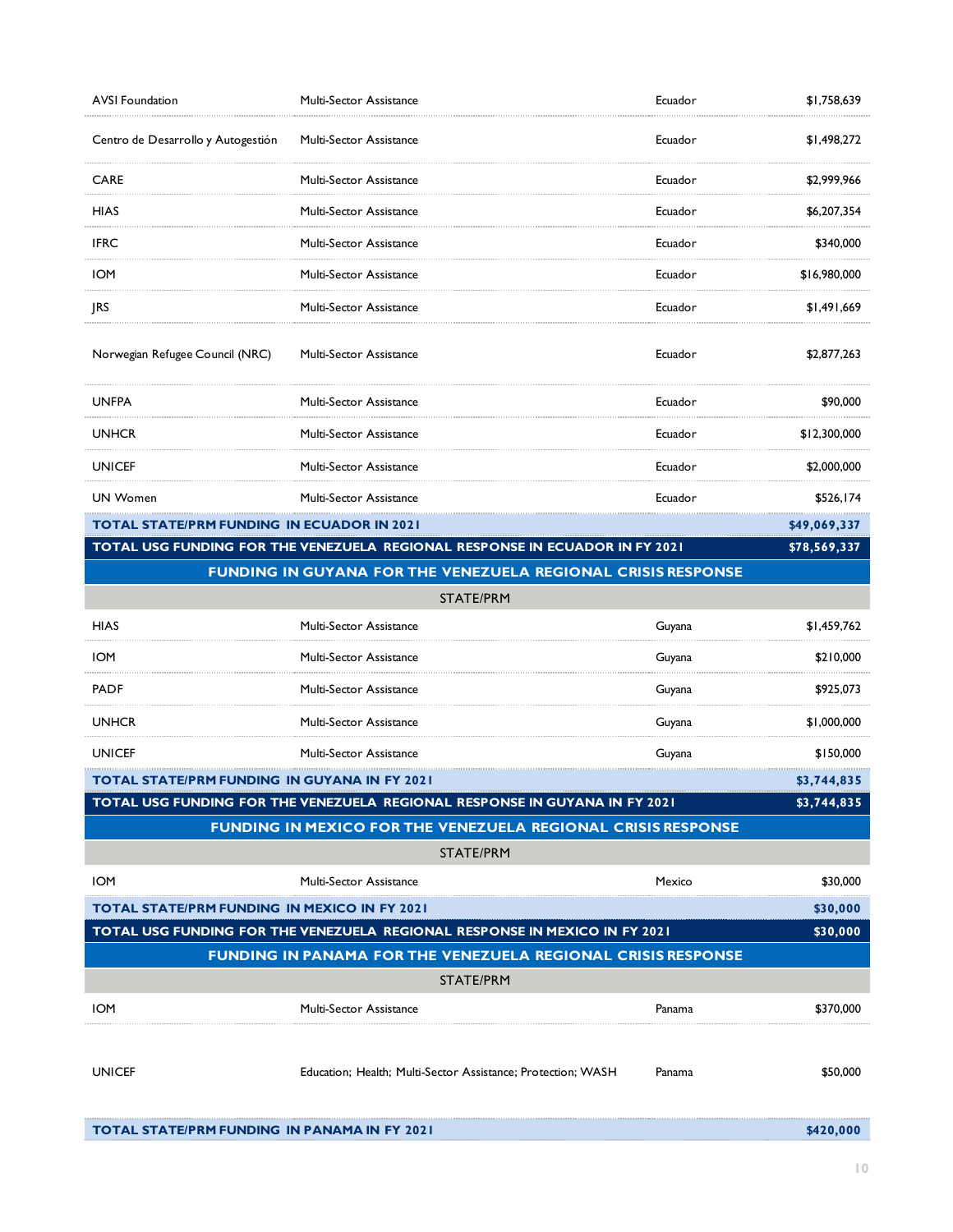| TOTAL USG FUNDING FOR THE VENEZUELA REGIONAL RESPONSE IN PANAMA IN FY 2021 |                                                                              |                        | \$420,000    |
|----------------------------------------------------------------------------|------------------------------------------------------------------------------|------------------------|--------------|
| FUNDING IN PARAGUAY FOR THE VENEZUELA REGIONAL CRISIS RESPONSE             |                                                                              |                        |              |
|                                                                            | <b>STATE/PRM</b>                                                             |                        |              |
| <b>IOM</b>                                                                 | <b>Multi-Sector Assistance</b>                                               | Paraguay               | \$580,000    |
| <b>UNICEF</b>                                                              | Multi-Sector Assistance                                                      | Paraguay               | \$25,000     |
| <b>TOTAL STATE/PRM FUNDING IN PARAGUAY IN FY 2021</b>                      |                                                                              |                        | \$605,000    |
|                                                                            | TOTAL USG FUNDING FOR THE VENEZUELA REGIONAL RESPONSE IN PARAGUAY IN FY 2021 |                        | \$605,000    |
|                                                                            | FUNDING IN PERU FOR THE VENEZUELA REGIONAL CRISIS RESPONSE                   |                        |              |
|                                                                            | <b>USAID/BHA</b>                                                             |                        |              |
| <b>SCF</b>                                                                 | <b>MPCA</b> ; Nutrition                                                      | Peru                   | \$12,000,000 |
| <b>WFP</b>                                                                 | Food Assistance—Cash Transfers for Food; HCIM; Nutrition                     | Peru                   | \$19,000,000 |
| <b>World Vision</b>                                                        | Food Assistance-LRIP; MPCA                                                   | Peru                   | \$12,000,000 |
| <b>TOTAL USAID/BHA FUNDING IN PERU IN FY 2021</b>                          |                                                                              |                        | \$43,000,000 |
|                                                                            | <b>STATE/PRM</b>                                                             |                        |              |
| <b>CARE</b>                                                                | Multi-Sector Assistance                                                      | Peru                   | \$2,839,126  |
| <b>HIAS</b>                                                                | Multi-Sector Assistance                                                      | Peru                   | \$4,919,169  |
| <b>IOM</b>                                                                 | Multi-Sector Assistance                                                      | Peru                   | \$16,090,000 |
| <b>NRC</b>                                                                 | Multi-Sector Assistance                                                      | Peru                   | \$245,726    |
| <b>PADF</b>                                                                | Multi-Sector Assistance                                                      | Peru                   | \$1,750,000  |
| Partners in Health                                                         | <b>Multi-Sector Assistance</b>                                               | Peru                   | \$1,350,658  |
| <b>SCF</b>                                                                 | Multi-Sector Assistance                                                      | Peru                   | \$3,000,000  |
| <b>UNFPA</b>                                                               | Multi-Sector Assistance                                                      | Peru                   | \$1,100,000  |
| <b>UNHCR</b>                                                               | Multi-Sector Assistance                                                      | Peru                   | \$15,300,000 |
| UNICEF                                                                     | Multi-Sector Assistance                                                      | Peru                   | \$880,000    |
| TOTAL STATE/PRM FUNDING IN PERU IN 2021                                    |                                                                              |                        | \$47,474,679 |
|                                                                            | TOTAL USG FUNDING FOR THE VENEZUELA REGIONAL RESPONSE IN PERU IN FY 2021     |                        | \$90,474,679 |
|                                                                            | FUNDING IN TRINIDAD AND TOBAGO FOR THE VENEZUELA REGIONAL CRISIS RESPONSE    |                        |              |
|                                                                            | STATE/PRM                                                                    | Trinidad and           |              |
| <b>IOM</b>                                                                 | Multi-Sector Assistance                                                      | Tobago                 | \$920,000    |
| Julia Taft Fund                                                            | Health                                                                       | Trinidad and<br>Tobago | \$21,250     |
| <b>PADF</b>                                                                | Multi-Sector Assistance                                                      | Trinidad and<br>Tobago | \$1,074,927  |
| <b>UNHCR</b>                                                               | Multi-Sector Assistance                                                      | Trinidad and<br>Tobago | \$2,200,000  |
| UNICEF                                                                     | Multi-Sector Assistance                                                      | Trinidad and<br>Tobago | \$80,000     |
| \$4,296,177<br>TOTAL STATE/PRM FUNDING IN TRINIDAD AND TOBAGO IN FY 2021   |                                                                              |                        |              |